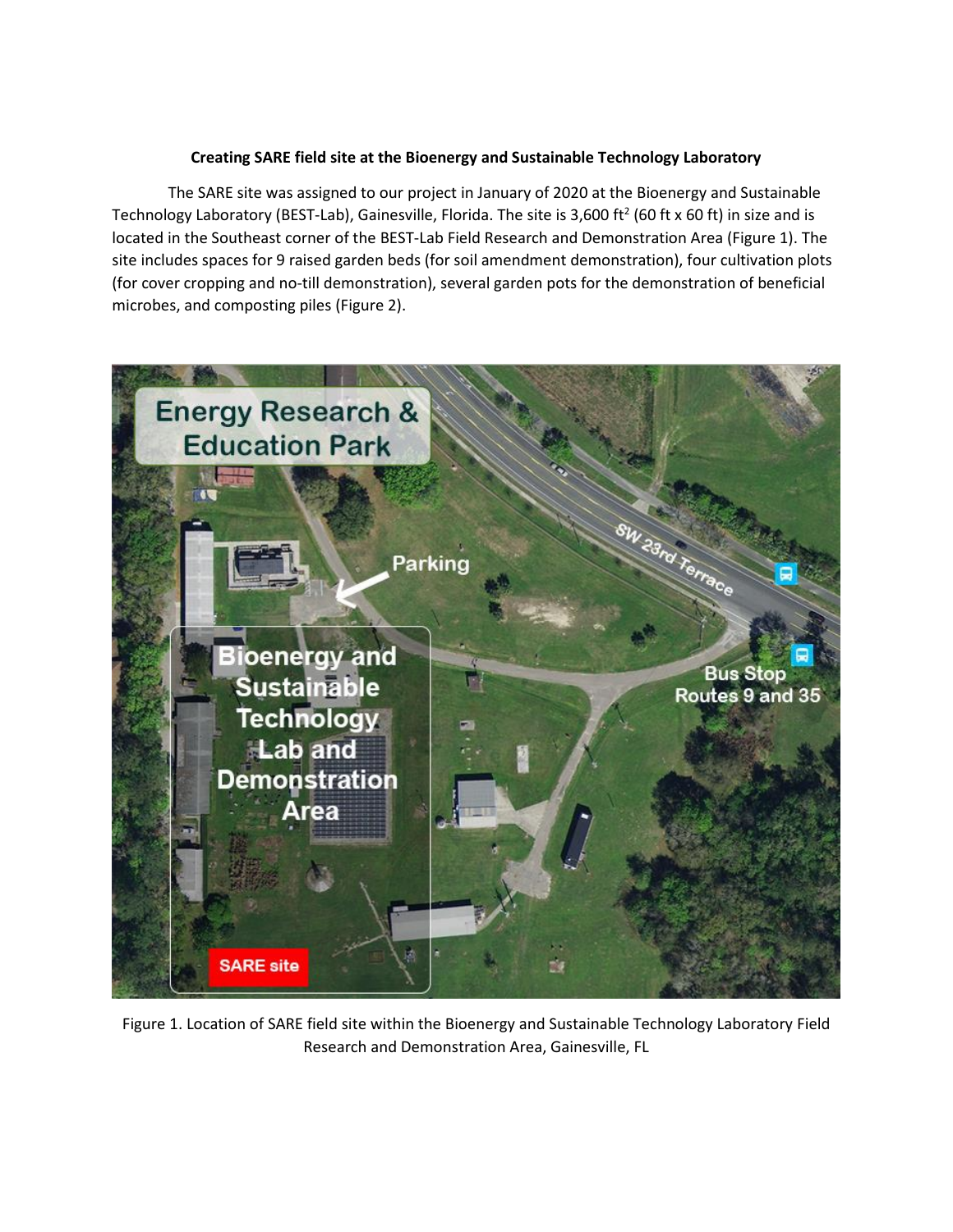

Figure 2. Field outline of SARE site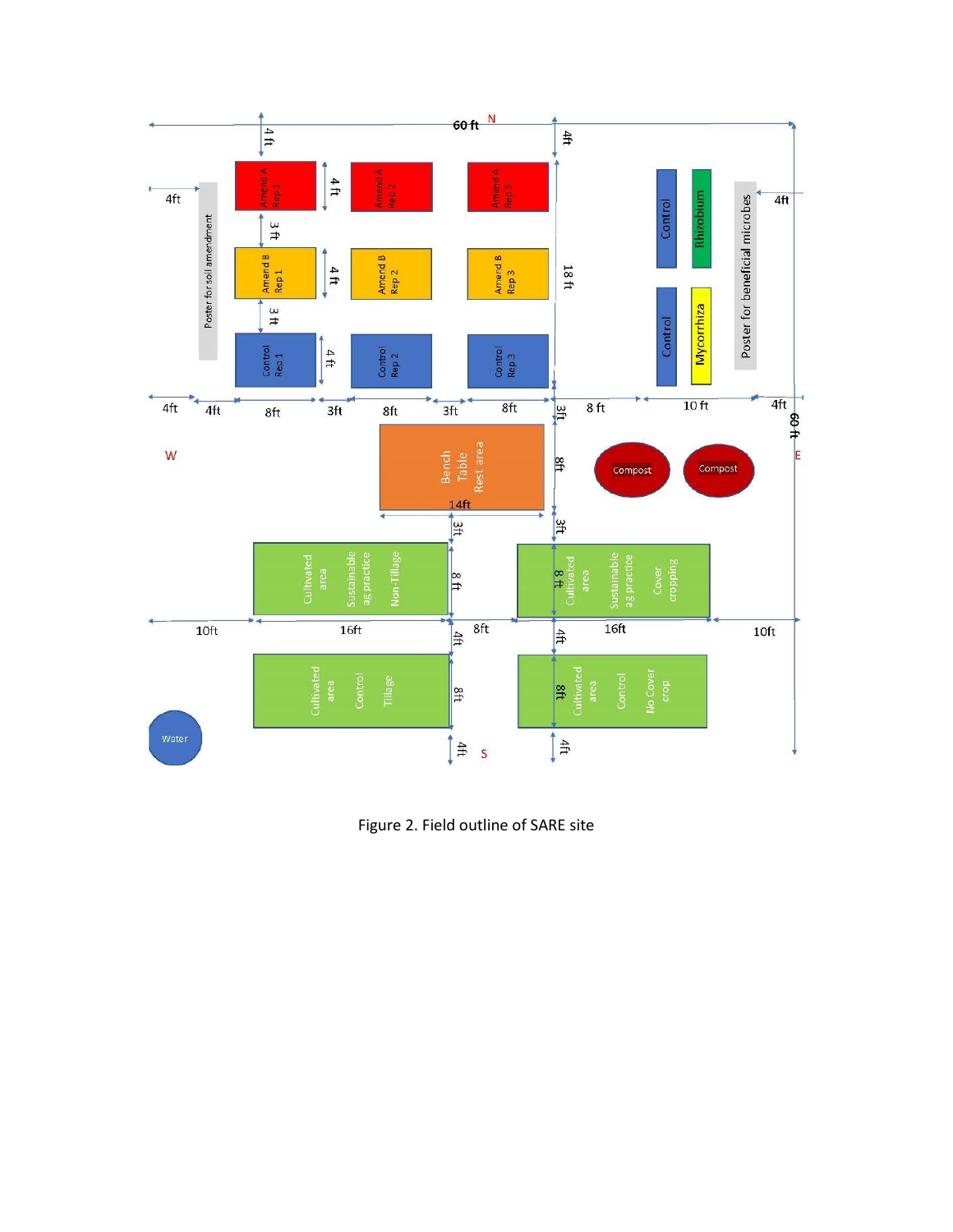Over the last three months (from January 2020 through March 2020), major progress has been made on the SARE field site. The water line was extended to the SARE field site from one of the existing water lines in February of 2020, which allows us irrigate the plots and gardens within the SARE site. Boxes for the raised garden beds were made in January and February of 2020 (Figure 3). Locations for boxes and cultivation plots were delineated using wooden stakes in February 2020 (Figure 4). Weeds were removed from spaces for raised garden beds and cultivation plots in February 2020 (Figure 5). Seeds were purchased and germinations of those seeds were tested using both local and purchased soils (Figure 6).



Figure 3. Boxes for raised garden beds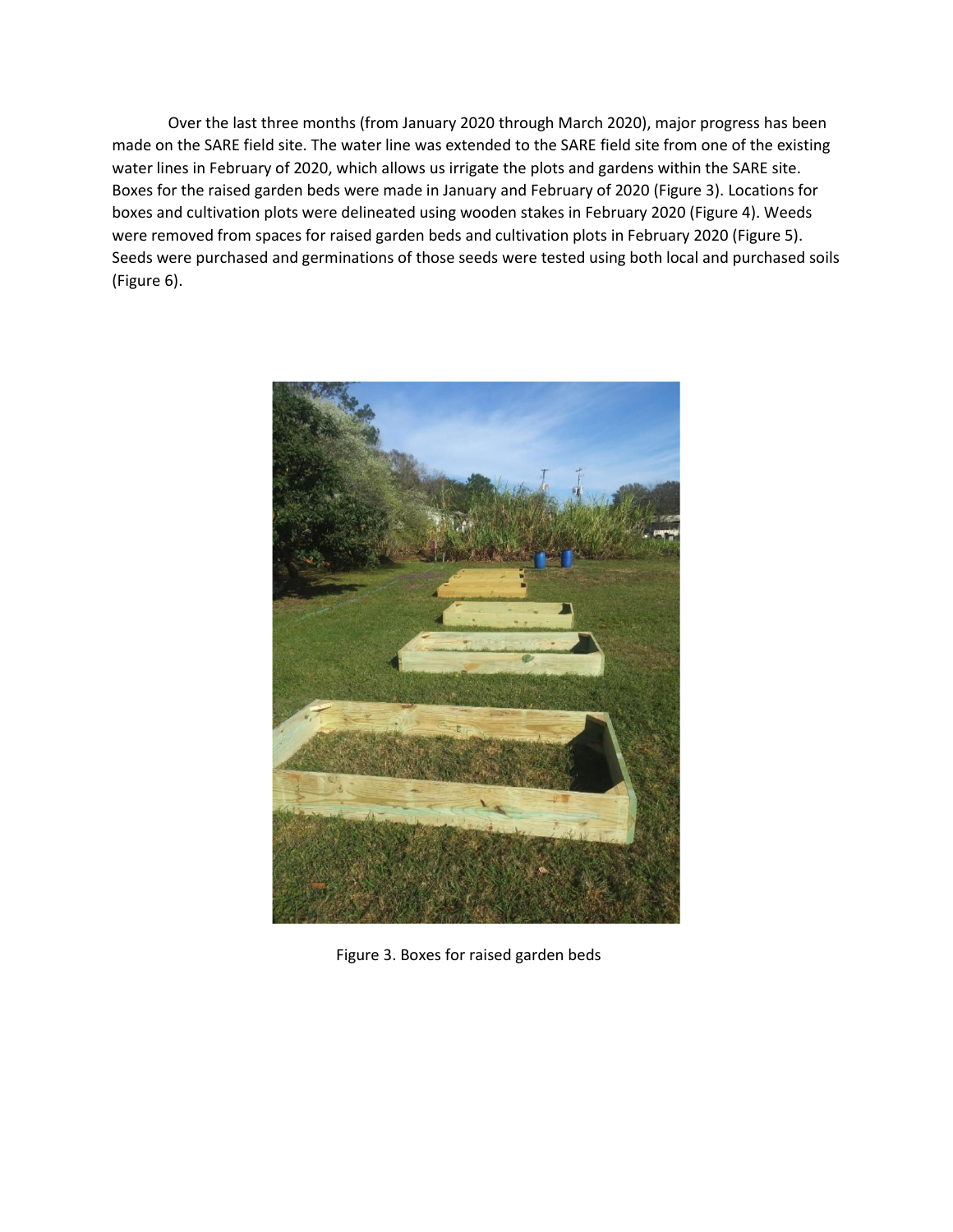

Figure 4. Delineation of boxes and plot areas within the SARE site using wooden stakes



Figure 5. Weeding spaces for boxes and cultivation plots